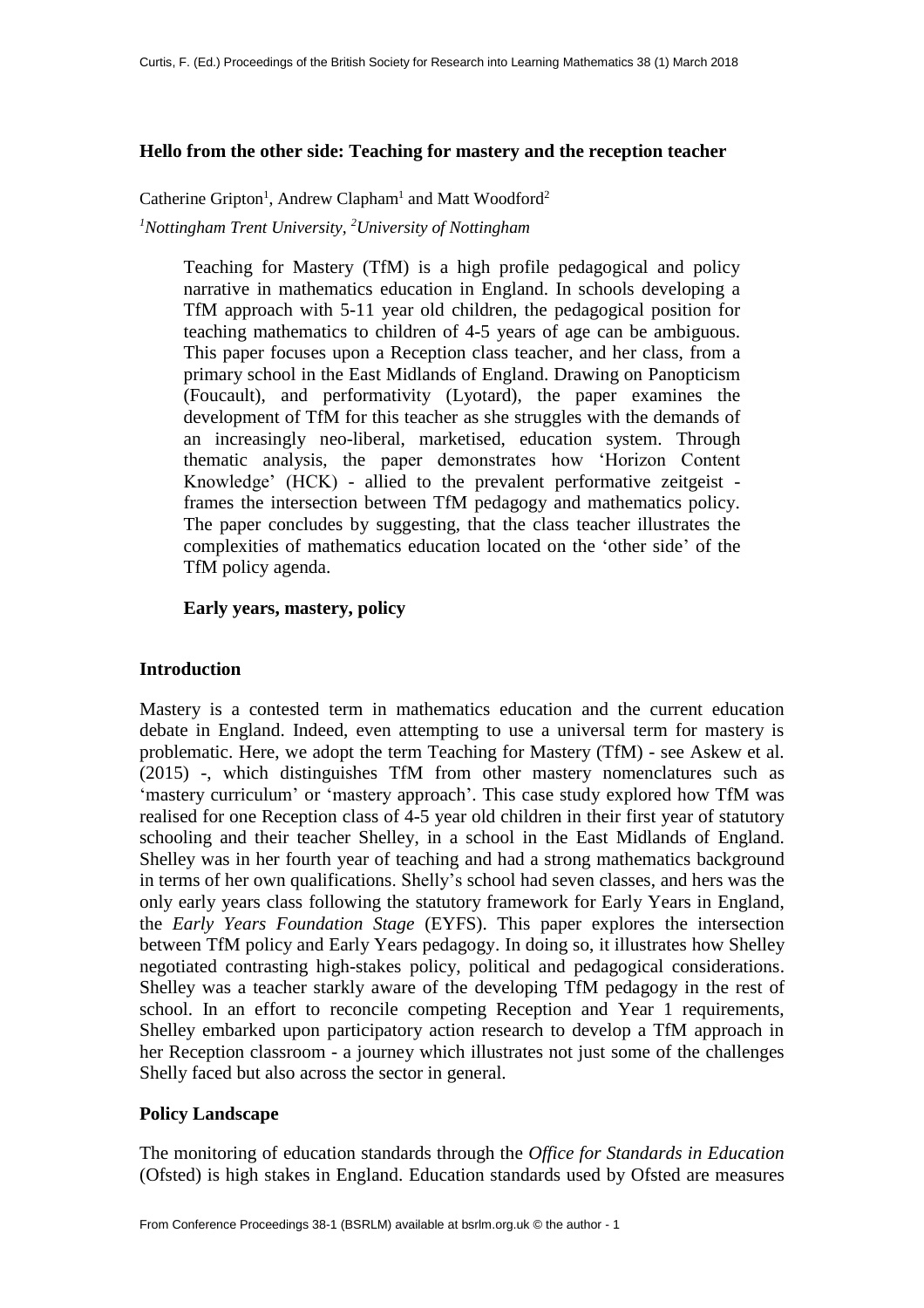of performance and driven by international performance comparisons such as the *Organisation for Economic Co-operation and Development* (OECD) *Programme for International Student Assessment* (PISA). In 2016, PISA ranked English students' mathematics performance 26th in the world. This ranking - allied to underperformance in previous PISA rankings - led to the then government investing in TfM in English schools. Through a process of 'policy borrowing' (see Clapham & Vickers, in press) TfM was highlighted as an effective model of mathematics education based upon the 'high performing' (DfE 2012) - in PISA terms - education systems of Shanghai and Singapore.

The PISA model of high-stakes regulation based upon performance metrics illustrates powerfully what Lyotard (1979) calls performativity. Allied to performativity, is Michel Foucault's (1977) analysis of disciplinary and punishment structures such as the Panopticon, and the role of inspection and surveillance technologies in mediating these structures. Shelly's position within this performative and panoptic landscape resulted in significant challenges for her. Shelly attempted to simultaneously meet the performative demands of EYFS as well as the TfM driven pedagogical imperatives of subsequent educational phases.

## **Teacher Knowledge**

Multiple frameworks exist for describing teachers' mathematical knowledge. Shulman's (1987) seven categories of teachers' mathematical knowledge include pedagogical content knowledge. Shulman (1986) also stresses that teachers require 'vertical knowledge' of curriculum in order to know what children experience post and prior to the current learning stage. Ball, Thames and Phelps (2008) expand Shulman's work and suggest that additional to knowledge of curriculum is the role of knowledge beyond the teaching range of the current class – what they described as 'horizon content knowledge' (p.403). These authors also identify 'knowledge at the mathematical horizon' (p.70) as part of content knowledge and is essential mathematical knowledge for teaching.

Although useful, Ball et al.'s categories do not fully capture knowledge of specific didactical decisions or approaches used in the future (or indeed past) school years. Whilst seemingly part of pedagogical content knowledge, it is a very particular knowledge formed through an awareness of pedagogical approaches used in mathematics teaching in other age phases. Whilst the teacher is at liberty to accept or reject these didactical decisions, this rejection becomes more difficult in a context surrounded by a dominant and prevailing performative zeitgeist - a zeitgeist which stresses that children must be well-prepared for their educational future. Drawing on Ball et al.'s work, we suggest that there remains the lack of a term to adequately describe knowledge of the subject-specific pedagogy that the children will experience in their future schooling - a term we theorise as 'Horizon Pedagogical Knowledge' (HPK). We propose that Shelley enacted and developed her HPK of TfM approaches in her school within this study.

# **Teaching for Mastery**

TfM employs pedagogical practices that support whole class working, on the same topic, over an extended timeframe (NCETM, 2016). NCETM (2017a) describes TfM as 'the range of elements of classroom practice and school organisation that combine to give pupils the best chances of mastering mathematics'. They suggest that TfM pedagogy for primary (5-11 years) relies upon 'five big ideas':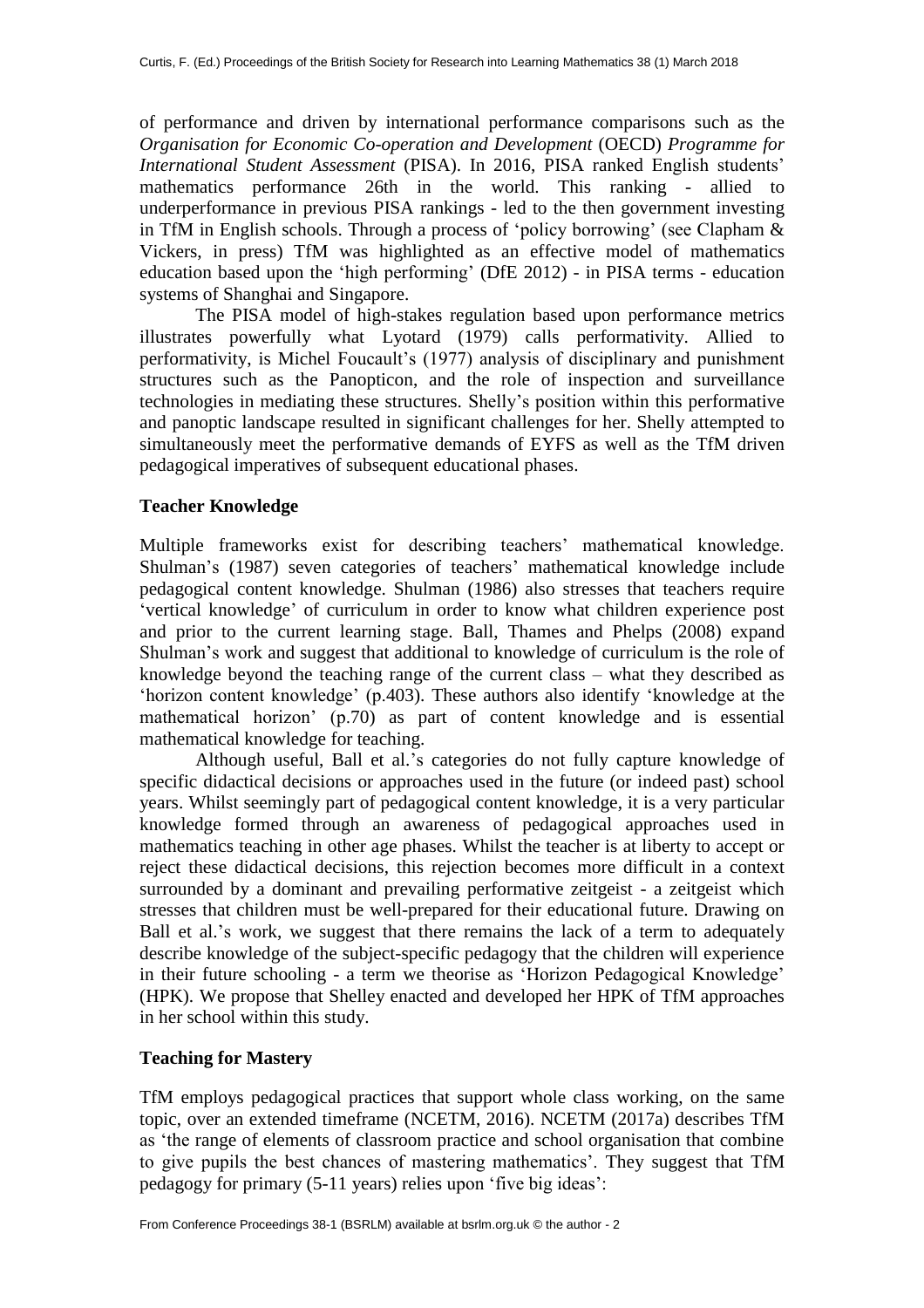(i) coherence (ii) representation and structure (iii) variation (iv) fluency (v) mathematical thinking.

As part of supporting TfM, a network of 'maths hubs' and the training TfM specialists was rolled out across England. Engagement with these hubs makes schools eligible for subsidies to purchase government approved textbooks.

#### **Methodology**

Employing participatory action research (see Kemmis 2009), Shelley set out to develop her TfM practice. Methodological literature, which positions early education research as research 'with' rather than 'on' children (Harcourt & Einarsdóttir, 2011), informed Shelly's research. Shelly mobilised a theoretical approach, which followed praxeological research (see Pascal and Bertram, 2012). A praxeological approach acknowledges that research is ethical praxis with a concern for power and ethics within an ethics and epistemology nexus (Guba, Lynham & Lincoln, 2011). Here, ethics *is* epistemology where the research process moves towards a more valuing and human understanding of the world. Consequently, Shelley reported she was able to take greater control of her practice - whilst addressing potential powerlessness within the performative policy environment - despite her position as an outsider to TfM policy intended for the mathematics education of children 5-11 years old and beyond.

Within a two-stage data analysis process, Shelley analysed her classroom data (field notes, photographs and children's work) and took professional action within a participatory action research approach. Stage 2 analysis was conducted by the research team, which included Shelley's analysed classroom data and an interview with Shelley about her practice. Within stage 2, data underwent an initial grounded analysis followed by a thematic analysis using the five big ideas from the TfM policy.

#### **Findings and Discussion**

Shelley was keen for her class not be isolated from the rest of the school and attentive to the need for her learners to experience a smooth transition from EYFS to the next educational phase (at the end of the academic year). As Shelley explained:

I wanted to make sure what we were doing in foundation led nicely into Year 1. It wasn't totally different but that foundation was the beginning point, not Year 1.

Shelley's developing TfM practice had six main aspects:

- (i) small steps
- (ii) progression
- (iii) concrete-pictorial-abstract representation
- (iv) mathematical relationships
- (v) depth of understanding
- (vi) differentiation and TfM resources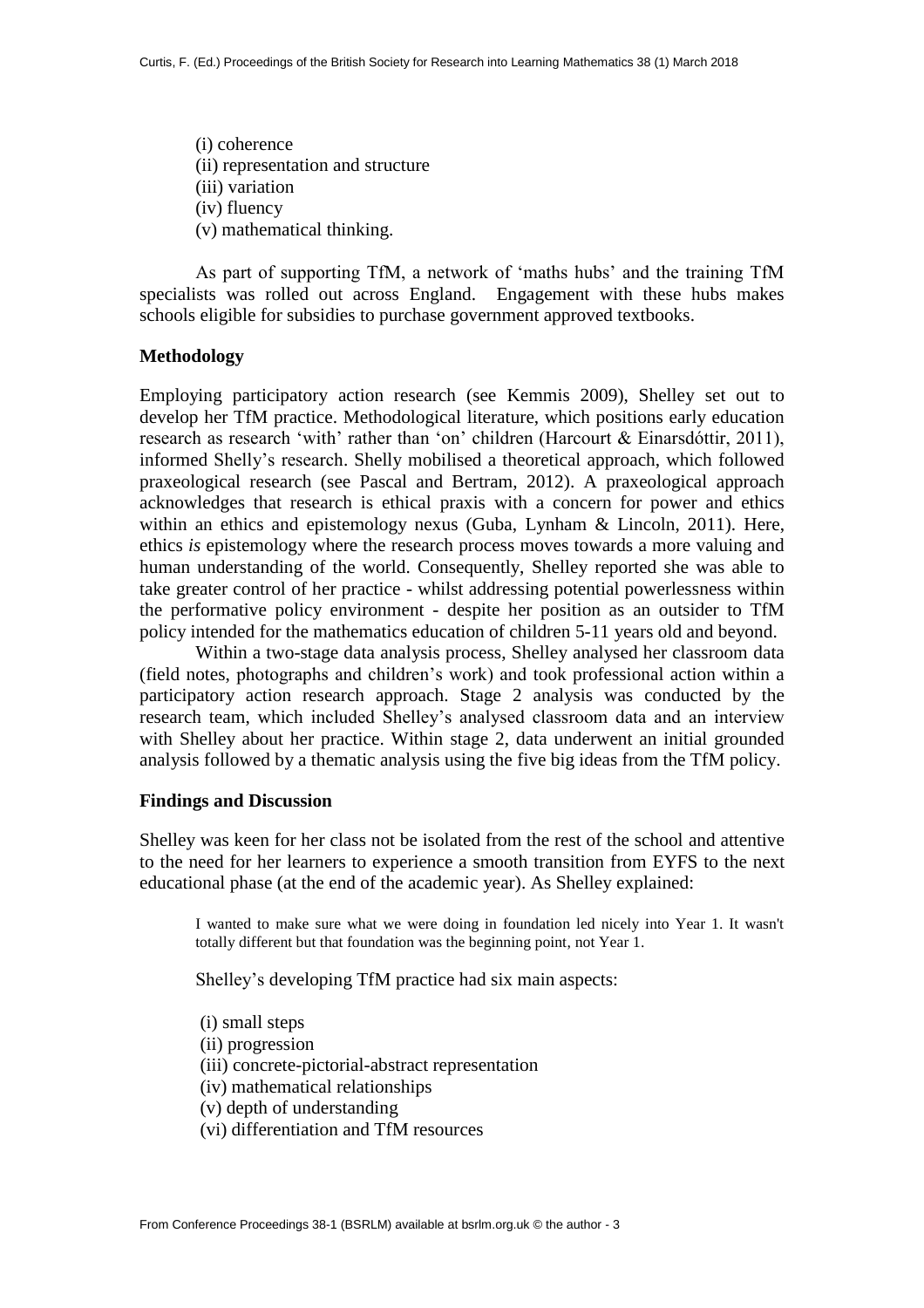From analysis, the two key aspects that appeared to be most important to Shelly were (i) children using multiple representations and (ii) small steps progression within her planning.

### *Multiple Representations*

Shelley recognised the mathematical structures underlying multiple representations. She also acknowledged the opportunities for seeing composition that each representation afforded. However, Shelly was less sure about how to select representations and seemed to feel that multiple (or many) was most successful in supporting students' obtaining depth of understanding. Shelly was also aware of some specific TfM representations, which she associated with TfM from her discussions with school colleagues. Shelly was happy to explore what, and how, her Year 1 colleagues were teaching and to adapt resources for the younger children. For example, when children struggled with part-part-whole 'cherry diagram' model (NCETM 2017b), she added  $a + sign$  and moved her fingers to suggest addition - an approach which actually reduced and obscured the flexibility of the model intended to show composition relationships.

Shelly highlighted the children's high levels of motivation and confidence with multiple representations and collected examples of children using representations in their play. The children chose to play with, and independently explore, representations they had experienced in Shelly's short mathematics lessons in their child-initiated time. The children often adapted the models provided which demonstrated their confidence, but also led to some misappropriation of representations. Shelley explained:

I think I just did as many (representations) as I could think of. So we've done dice, dominoes… just because they look different.

She seemed clear that multiple representations meant 'many' and focused upon children using many, rather than specific, representations.

#### *Small Steps*

The second key aspect of TfM that Shelley identified was 'small steps' progression. Shelly's planning had changed and had become more closely linked to learners' progression within and across adult-led mathematics sessions:

> Planning out these journeys makes so much sense. Previously my maths planning would have been, right we're doing double this week, so we'll do this double game and that double game, and it was a bit more like sporadic I suppose, rather than thinking through a sequence.

Shelley explained that this new way of planning with a focus upon small steps progression helped to reduce misconceptions from forming. Small steps had seemingly led to a reduction in her assumptions about the connections children were making. This planning was, however, reliant upon Shelley's knowledge of typical developmental steps within the mathematics. Some steps, which she deemed to be 'small', were perhaps larger than she recognised:

But it's very small steps, so I spent a whole lesson, I've got this big ladybird with spots on it, you just put a quantity on one side, double it, it's got to be the same again. It's quite repetitive, but it ingrains it in to them, and then we'd move on to doing that again but with some different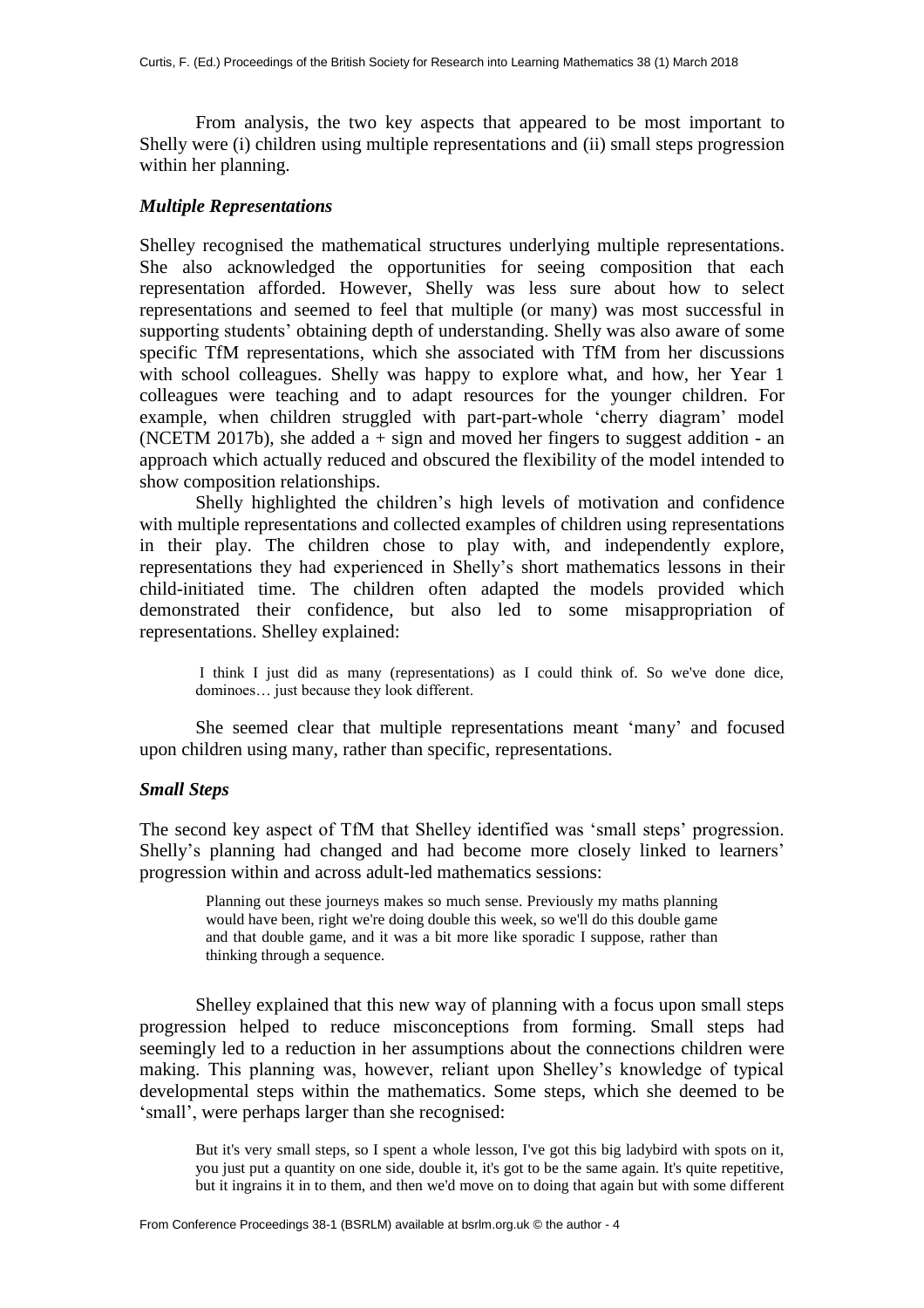apparatus. But all through that week it was about that they have to be the same again. So kind of just picking out small bits, it's not even like, it's the concept double, it was the concept of doing the same again to find double.

Shelly appears to equate small steps with spending a longer time repeating concepts - possibly just using different materials. Without age-range specific planning or assessment frameworks to support her in identifying appropriate small steps, she found that she was reliant upon her own research and intuition. As Shelly explained:

I feel like I've had to make it up as I go along quite a bit…[as]…there's really not a lot out there for foundation at the moment.

# **Conclusion**

From examining Shelly's experiences, we argue that conflicting early years and TfM policy narratives increasingly influence the Reception teacher's work. We also argue that future research into HPK might help develop existing models of teacher knowledge trying to find a space within these contrasting and conflicting narratives. We suggest that this conflict requires greater consideration in both TfM policy development and interpretation of practice in Reception classes. Reports such as Ofsted's 'Bold Beginnings' (Ofsted, 2017) interpret practice in Reception classes with little consideration for the tensions between conflicting policies. Nor does Bold Beginnings acknowledge the challenges facing Reception teachers seeking to navigate this volatile and contentious policy landscape as outsiders. What Shelly's experiences tell us, is that Reception teachers are having to make sense of TfM in the absence of guidance or support. Moreover, Early Years teachers are facing increasingly significant pressures to 'perform' in relation to performative targets such as the Early Learning Goals for EYFS.

Shelly's experiences highlight how early years practitioners need investment in research-informed pedagogic subject knowledge development. Such development needs to run alongside greater recognition and amelioration of the pedagogical transitions between EYFS and National Curriculum in England. Such amelioration would lead to teachers' horizon knowledge informing - and being shaped by developmentally appropriate pedagogy and prevent 'cliff-edge' type changes in children's experiences of mathematics pedagogy.

The research for this paper was funded by the East Midlands East Maths Hub.

### **References**

- Askew, M., Bishop, S., Christie, C., Eaton, S., Griffin, P., & Morgan, D. (2015). *Teaching for mastery: Questions, tasks and activities to support assessment, year one.* Oxford: Oxford University Press.
- Ball, D.L., Thames, M.H., & Phelps, G. (2008). Content knowledge for teaching: What makes it special? *Journal of Teacher Education, 59* (5), 389-407.
- Clapham, A, & R. Vickers. (in press) Neither a lender nor a borrower be? Exploring mathematics 'mastery' policy borrowing. *Oxford Review of Education.*
- Department for Education (2012). *Review of the national curriculum in England: What can we learn from the English, mathematics and science curricula of high performing jurisdictions?* Retrieved from